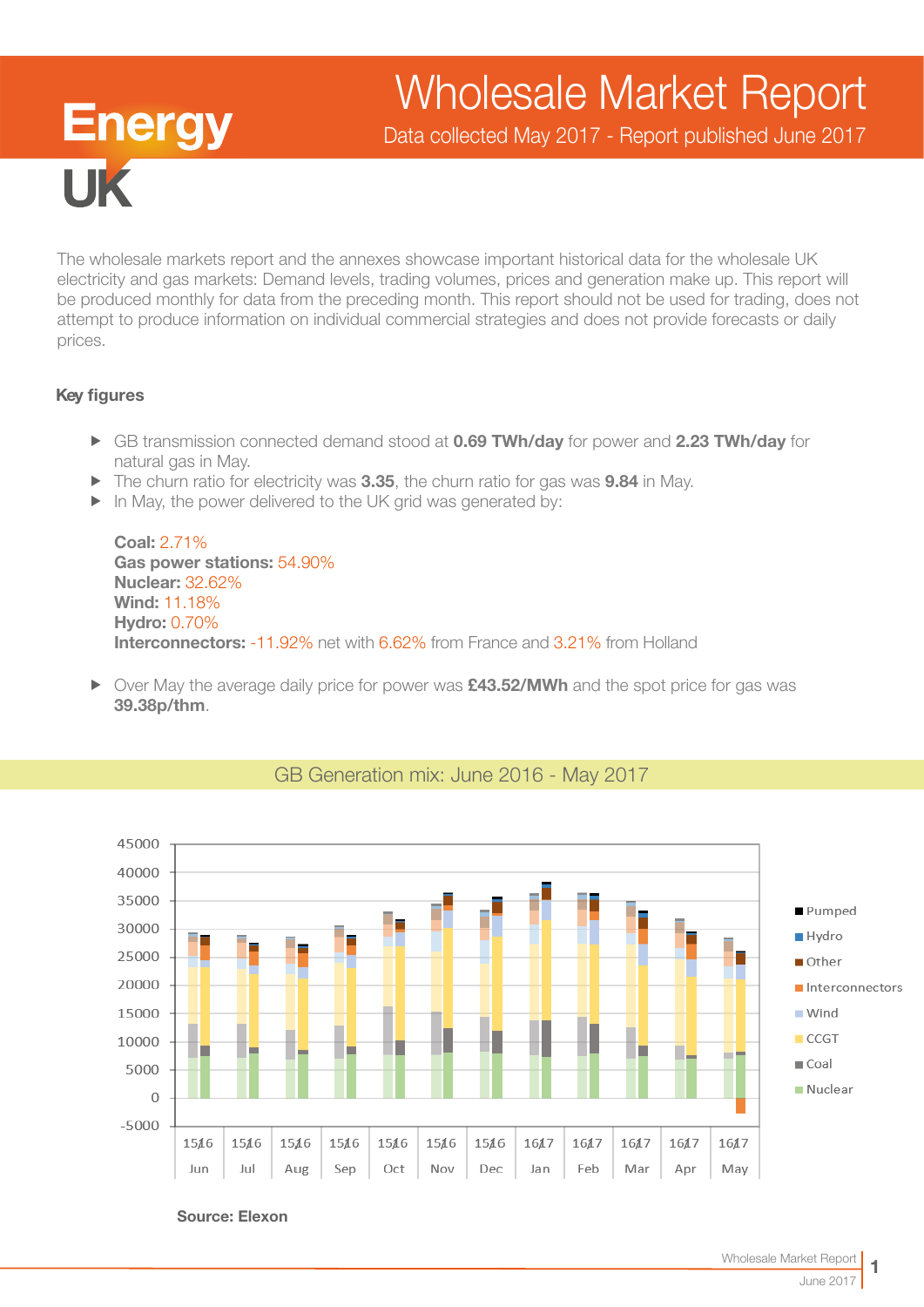## **Trading**

This graph shows the traded volumes of different types of contracts to deliver to the respective months set against demand.



## Total traded electricity delivered in last 3 months

# Gas traded and delivered to Grid by delivery month



Source: National Grid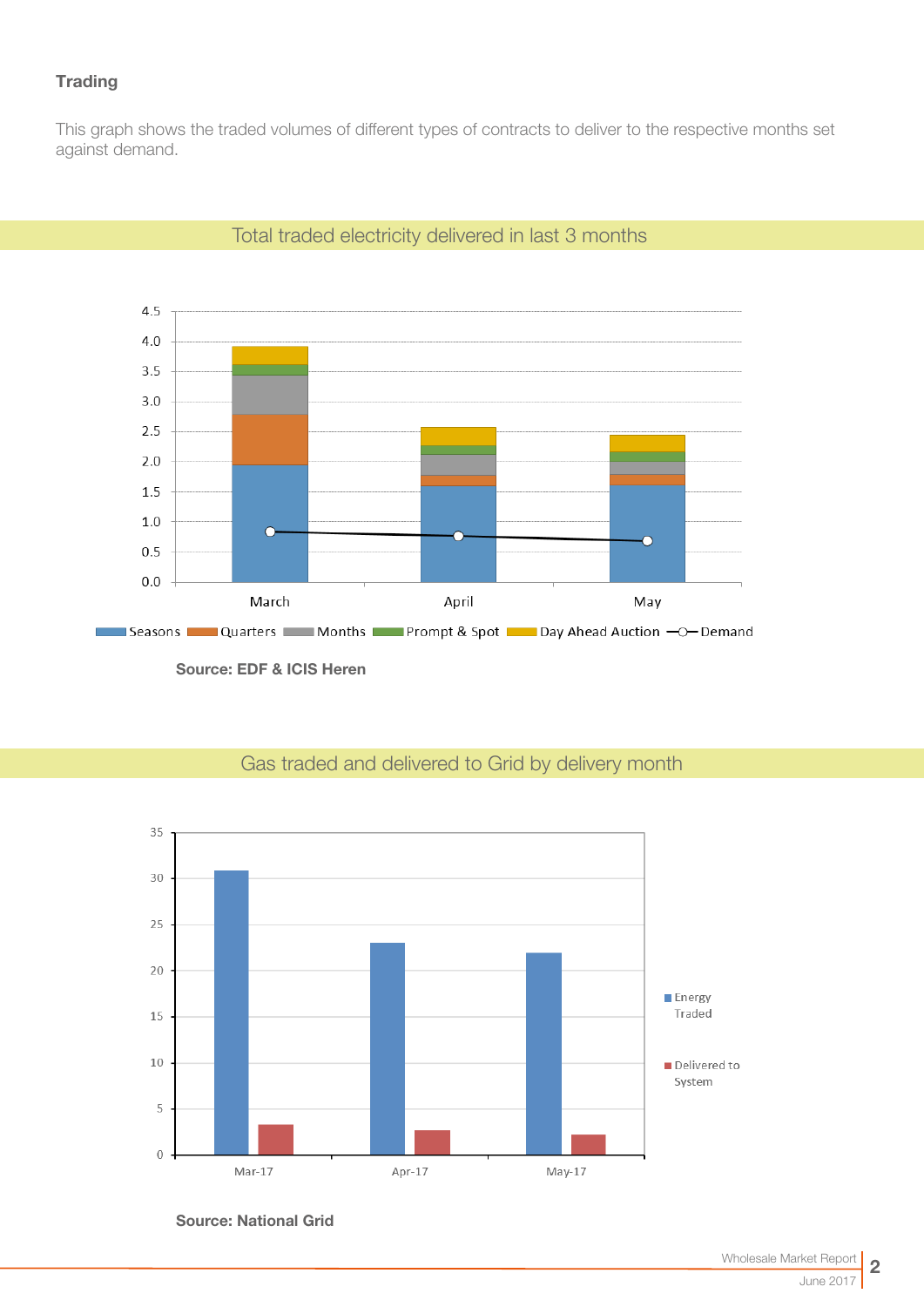## **Pricing**

These graphs illustrate relative to delivery date the difference in price you would have paid purchasing power and gas at different times. They show the historical price movements of spot, month ahead (averaged monthly) and season one, two and four ahead contracts (averaged over a season) for the past two years. For example towards the end of 2014 long term seasonal products were generally more expensive than short term products, whereas towards the start of 2013 the opposite was the case.



## Average wholesale baseload UK power prices by delivery date, £/MWh

Source: APX, ICE (Intercontinental Exchange)

# Average gas prices traded and delivered to Grid by delivery date, p/Thm



Source: National Grid, ICE (Intercontinental Exchange)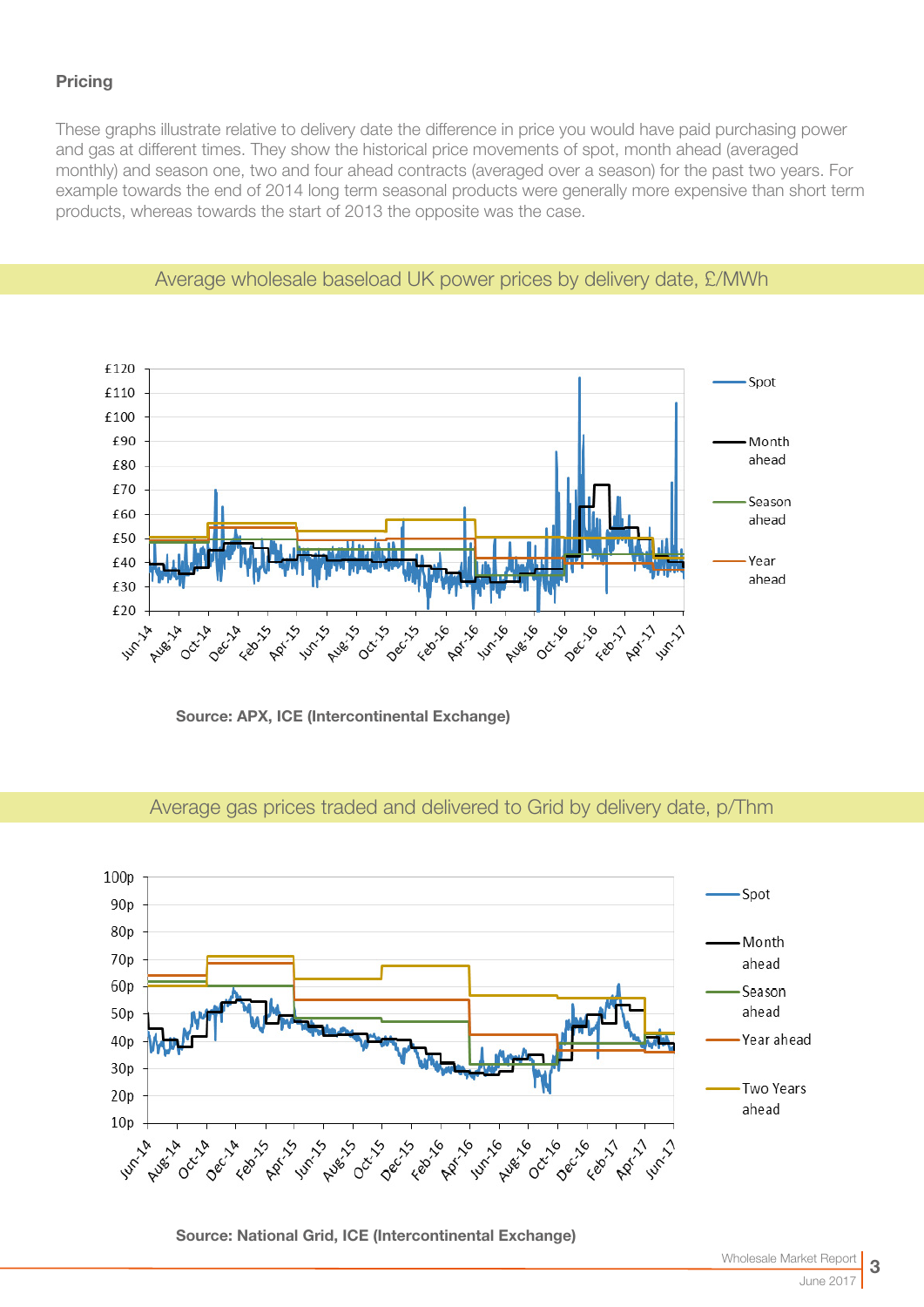**Baseload:** An amount of electric power delivered or required over a given period at a constant rate.

**BEIS:** Department for Business, Energy and Industrial Strategy.

**Churn ratio:** Here means the ratio for a specific time period between; volumes of trades to deliver on that period and; the total demand over that period. Typically volumes traded are over 10 to 20 times demand in the gas wholesale market, whereas for the electricity wholesale market the ratio is typically less than 4.

kWh: Kilowatt-hour, a unit of energy equal to delivering 1kW for an hour, which is commonly used for retail pricing.

LEBA: London Energy Brokers' Association. The members of LEBA facilitate bilateral trades between parties, termed Over the Counter (OTC) trades.

**Liquidity:** A liquid market is one where there are ready and willing buyers and sellers and where what is being bought and sold is easy to price and can trade without a significant price impact. Liquid markets are ones where there is a high turnover and where volumes traded are significant.

**LNG:** Liquefied Natural Gas. Natural gas is easier to transport in liquid form if a pipeline is not available as it requires less space.

**Month ahead:** Electricity traded for delivery in the next month

**National Grid:** A regulated company which operates the Electricity and Gas transmission systems.

**NBP (National Balancing Point):** The virtual hub at which all gas flows onto and out of the gas grid are set against.

**Season ahead:** trade for electricity delivered in a particular future season – summer or winter.

**Seasons:** There are two season for wholesale energy: Winter which runs from October to March and; Summer which runs from April to October.

**Thm:** Therm, a non-SI measurement of heat energy which companies use to measure their gas needs. Burning one therm of gas is approximately equivalent to releasing 29.3 KWh of energy (before heat loss).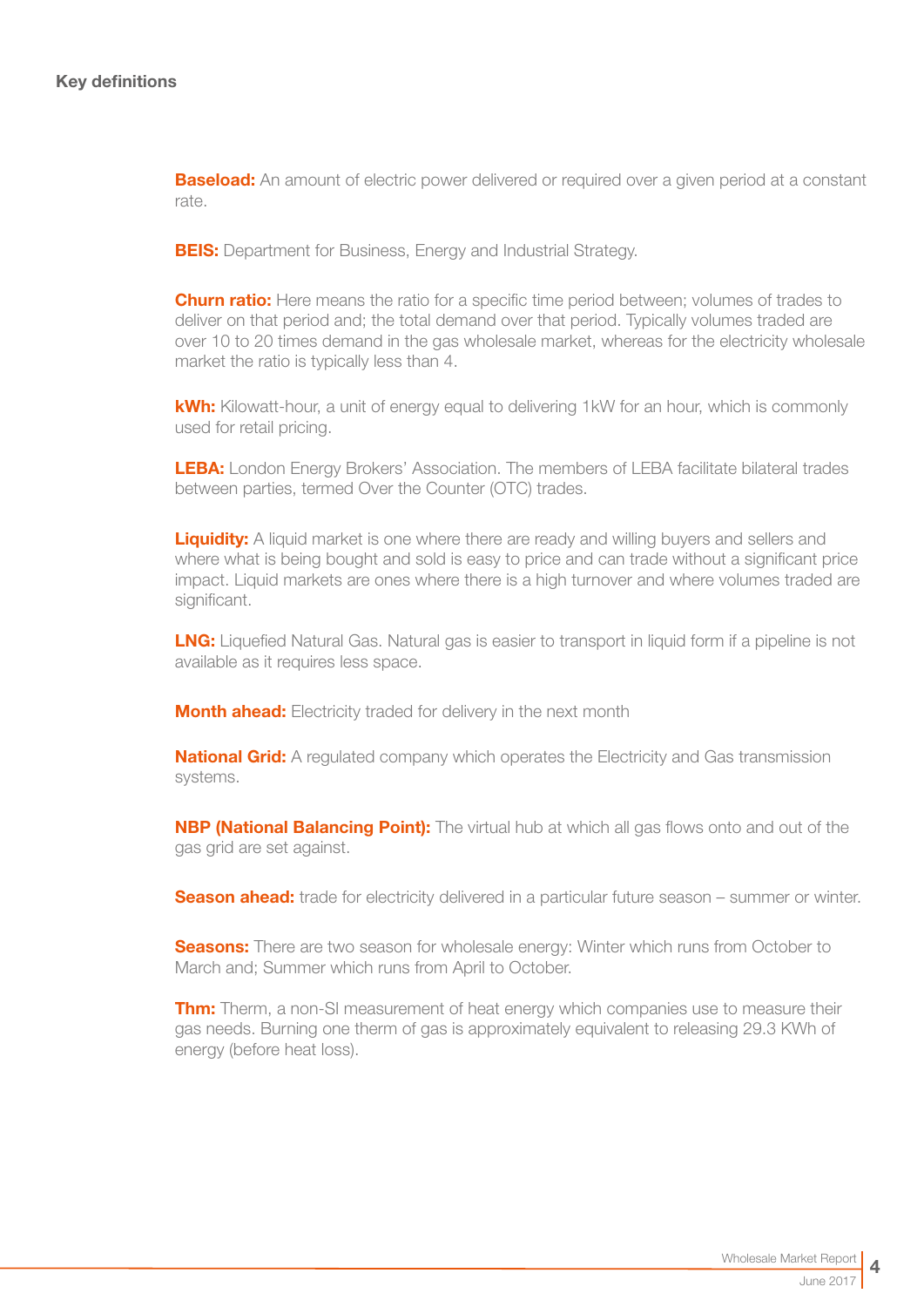## Further information

## Additional data on wholesale market activity can be found on the following links:

## Supply and demand data

BM reports Market Index Data[: www.bmreports.com/bwh\\_Mid.htm](http://www.bmreports.com/bwh_Mid.htm)  Gridwatch[: www.gridwatch.templar.co.uk/index.php](http://www.gridwatch.templar.co.uk/index.php)

## Prices data

Spot Exchange prices APX UK: [www.apxgroup.com/market-results/apx-power-uk/dashboard/](http://www.apxgroup.com/market-results/apx-power-uk/dashboard/ )  N2EX: [www.n2ex.com/marketdata](http://www.nordpoolspot.com/Market-data1/N2EX/) 

#### Forward exchange prices

NASDAQ: [www.nasdaqomx.com/commodities/markets/marketprices](http://www.nasdaqomx.com/commodities/markets/marketprices )  The ICE: [www.theice.com/marketdata/reports/ReportCenter.shtml#report/10](http://www.theice.com/marketdata/reports/ReportCenter.shtml#report/10 )

## Over-the-Counter (OTC) prices

London Energy Brokers' Association (LEBA): [www.leba.org.uk/pages/index.cfm?page\\_id=41&title=uk\\_power\\_prompt](http://www.leba.org.uk/pages/index.cfm?page_id=41&title=uk_power_prompt 
) 

## Price reporting agencies

ICIS Heren: [www.icis.com/heren](http://www.icis.com/heren)  Platts: [www.platts.com](http://www.platts.com/) Argus: [www.argusmedia.com/Power](http://www.argusmedia.com/Power)

Press Office 020 7747 2959

Energy UK Charles House 5 - 11 Regent Street London SW1Y 4LR

020 7930 9390 [www.energy-uk.org.uk](http://www.energy-uk.org.uk) [@energyukcomms](http://twitter.com/EnergyUKcomms)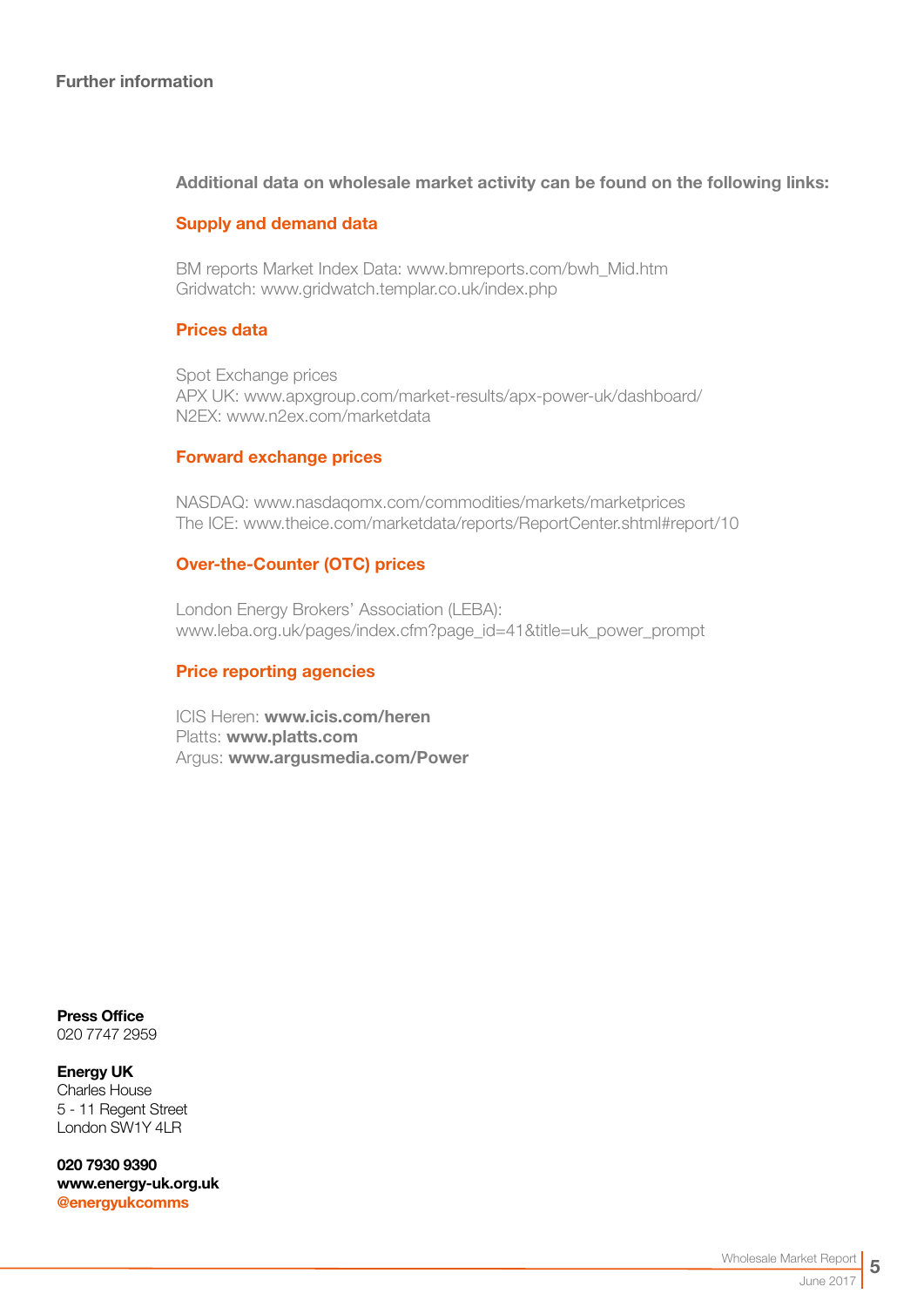# Wholesale Market Report Annex

## Forward trading volumes

These graphs show the levels of liquidity in the forward power and gas market.



Source: EDF and ICIS Heren



Natural gas forward volumes traded by month, TWh

June 2017

6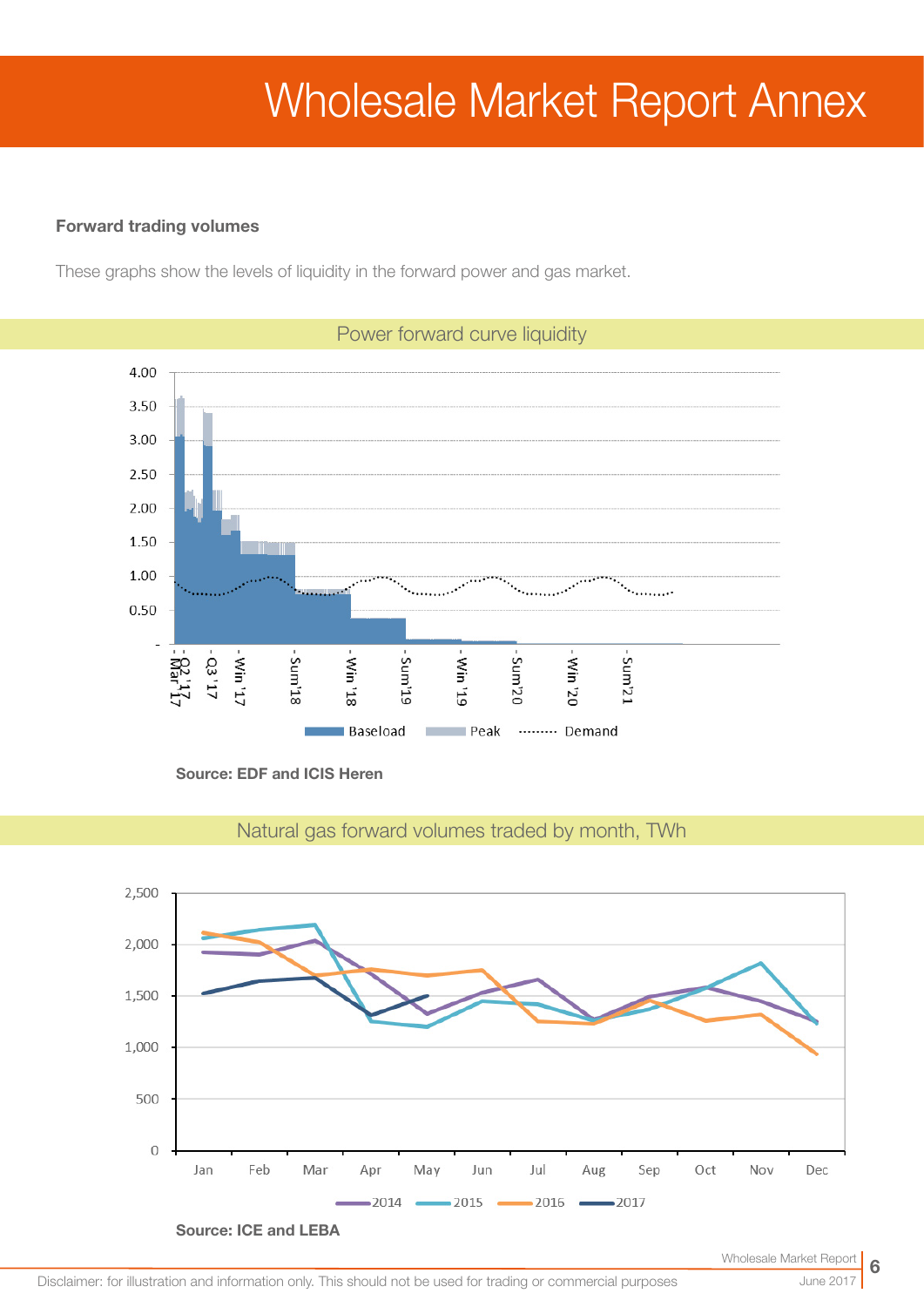In 2015, final consumption (excluding losses and energy industry own use) across the economy was 303 Terawatt hours (TWh), split into three groups:

#### Industrial: 92.35 TWh

#### Domestic: 108.16 TWh

#### Commercial premises, public administration, transport and agriculture: 102.24 TWh

In 2015 the UK produced 460.80 TWh of natural gas, imported 492.38 TWh and exported 161.57 TWh.

In 2015, 336.82 TWh of natural gas was imported by pipelines, of which 298.77 TWh came from Norway, 35.93 TWh from the Netherlands and 2.12 TWh from Belgium. Additionally 152.40 TWh of liquefied natural gas (LNG) was imported, of which the vast majority at 141.14 TWh came from Qatar.

Gas consumption was split by:

#### Domestic: 292.42 TWh

#### Industry: 94.47 TWh

#### Other uses such as non-energy uses, commercial and public: 103.43 TWh

#### Energy industry (mainly used as fuel to produce electricity): 296.06 TWh

The average domestic customer gas consumption in 2015 was 12,962 kilowatt hours (kWh) or 13,983 kWh adjusted for temperature; approximately sufficient\* to boil a kettle nearly 126,000 times.

The average electricity consumption per household in 2015 was 3,938 kilowatt hours (kWh) or 3,994 kWh adjusted for temperature; approximately equivalent to boiling a kettle 36,000 times.

\* One kilowatt hour is approximately enough to boil a kettle nine times

#### Source: DUKES 2016 and Energy Consumption in the UK 2016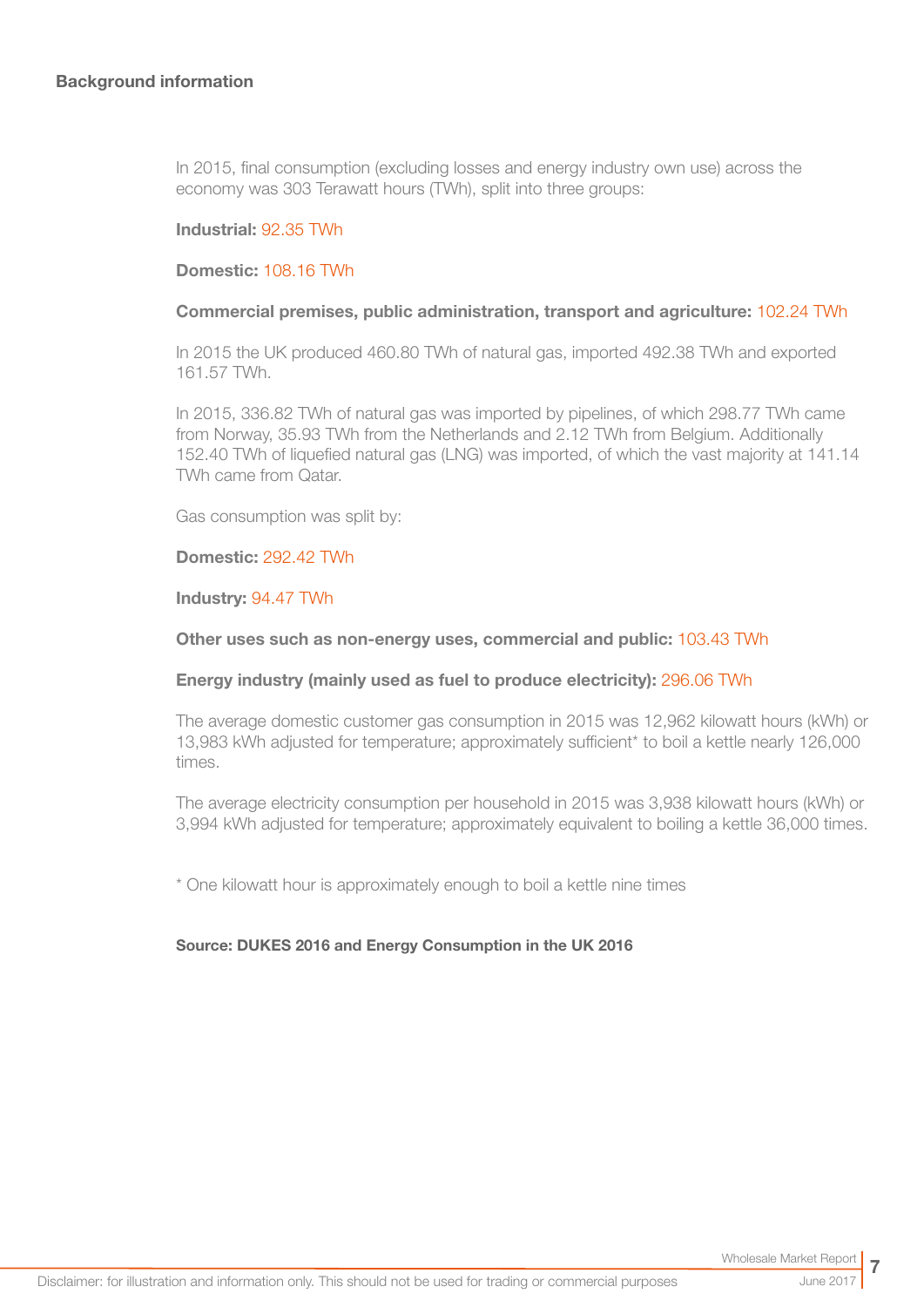## Further information

## Baseload power prices to deliver to the GB grid £/MWh

These graphs show the daily price of traded power contracts to deliver to the GB grid.

Baseload power day ahead auction

# Volume weighted average price, £/MWh



Source: APX

# Baseload power front month

## Volume weighted average price, £/MWh





June 2017

8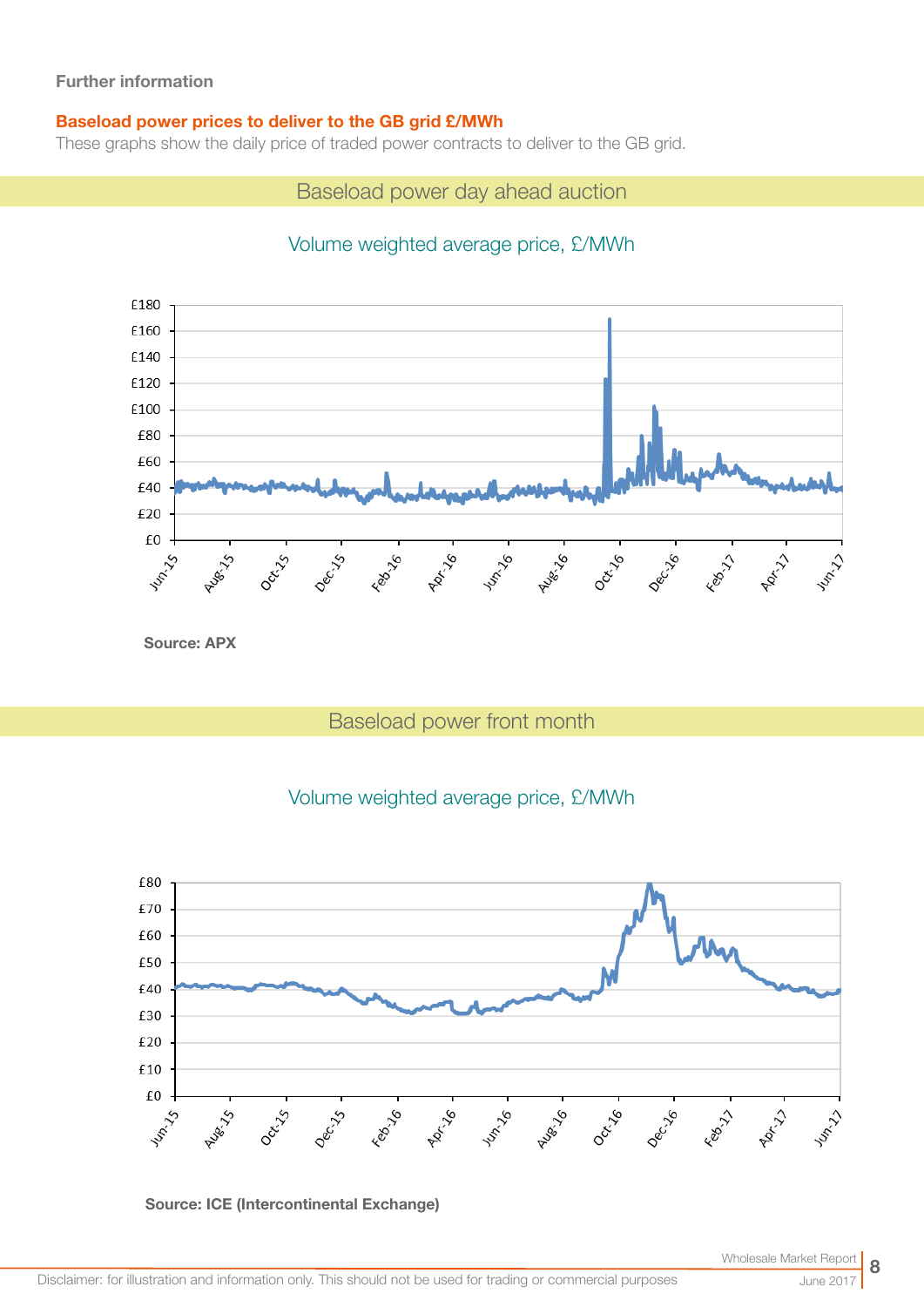# Baseload power front season



# Volume weighted average price, £/MWh

Source: ICE (Intercontinental Exchange)

Baseload power season+2

## ICE settlement price, £/MWh



Source: ICE (Intercontinental Exchange)

Wholesale Market Rep

June 2017

9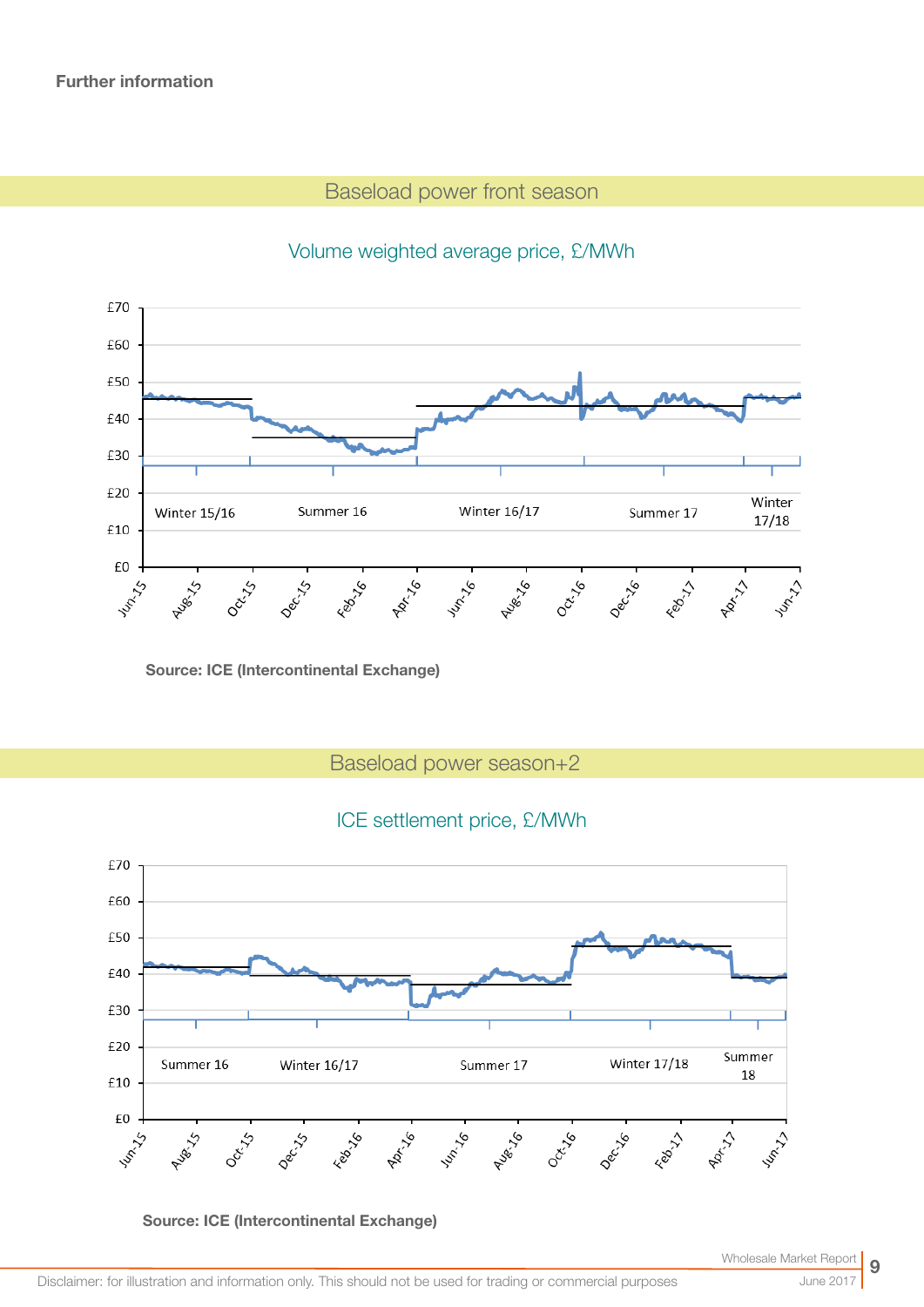# Baseload power season+3

# ICE settlement price, £/MWh



Source: ICE (Intercontinental Exchange)

Baseload power season+4





Source: ICE (Intercontinental Exchange)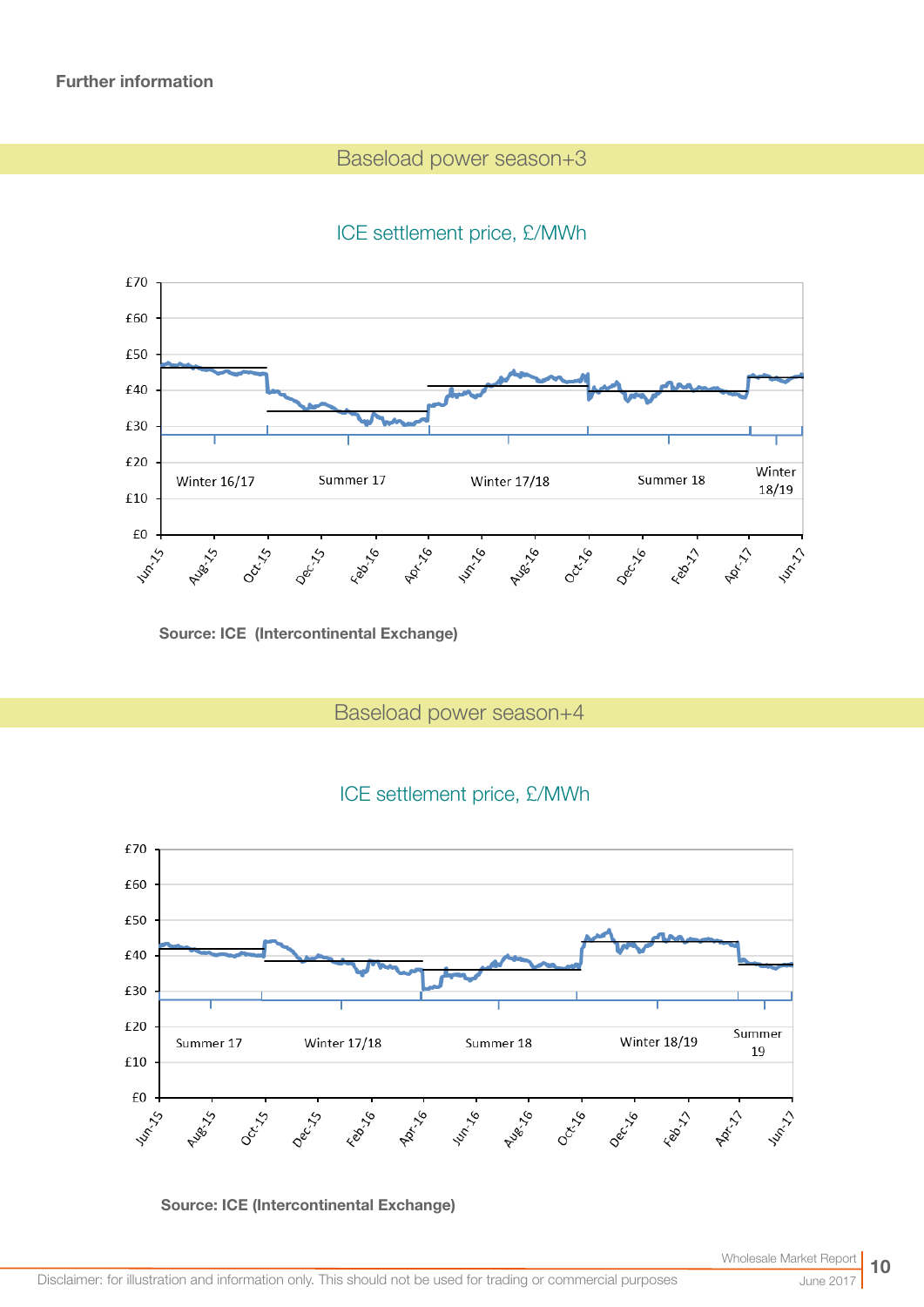## Further information

## Natural gas prices to deliver to the GB grid p/thm

These graphs show the daily price of traded gas contracts to deliver to the GB gas grid at NBP.

## Natural Gas system average daily price



# Volume weighted average price, p/thm

Source: National Grid

Natural gas front month

# ICE settlement price, p/thm

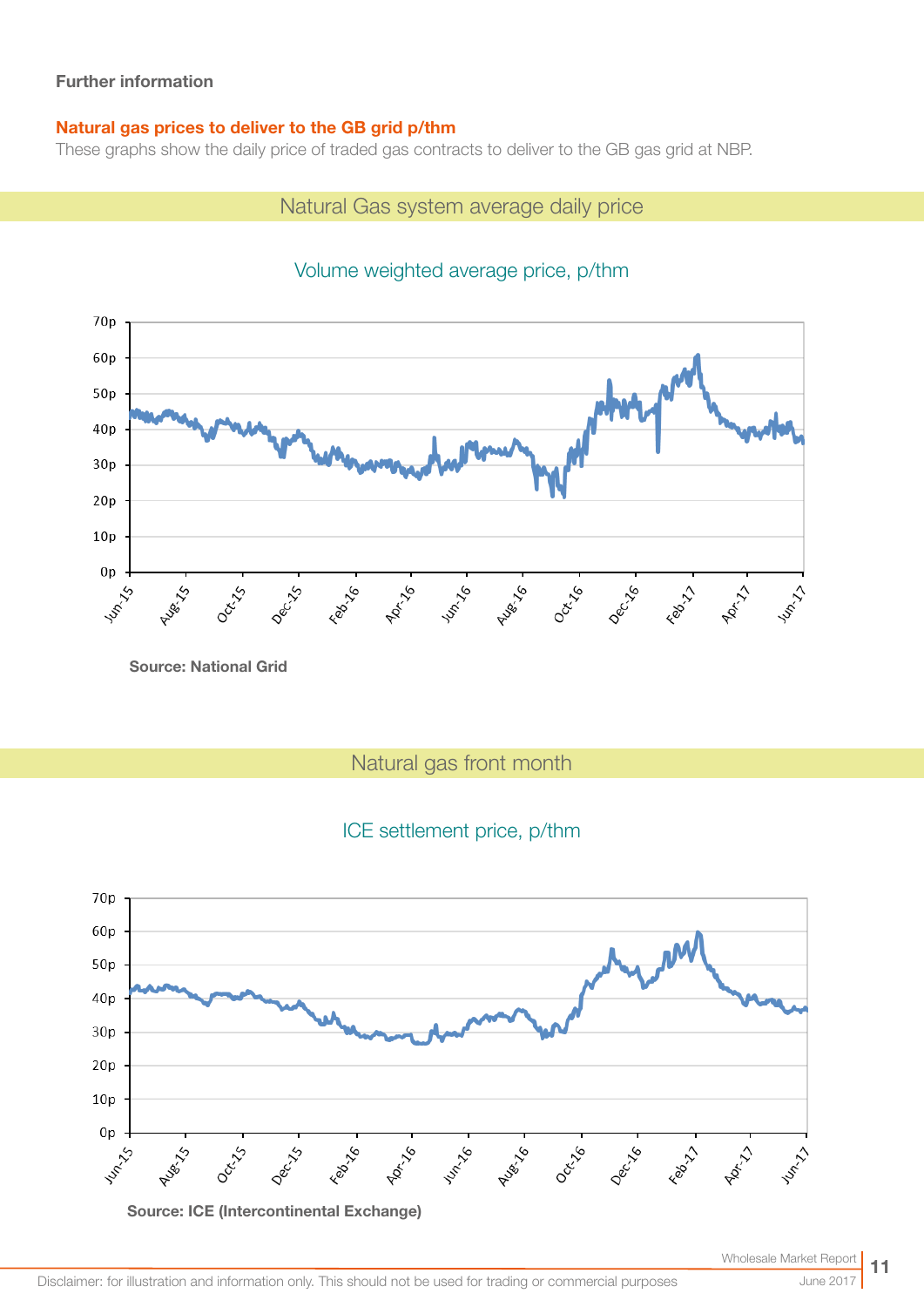# Natural gas season+1

# ICE settlement price, p/thm



Source: ICE (Intercontinental Exchange)

Natural gas season+2

# ICE settlement price, p/thm



#### Source: ICE (Intercontinental Exchange)